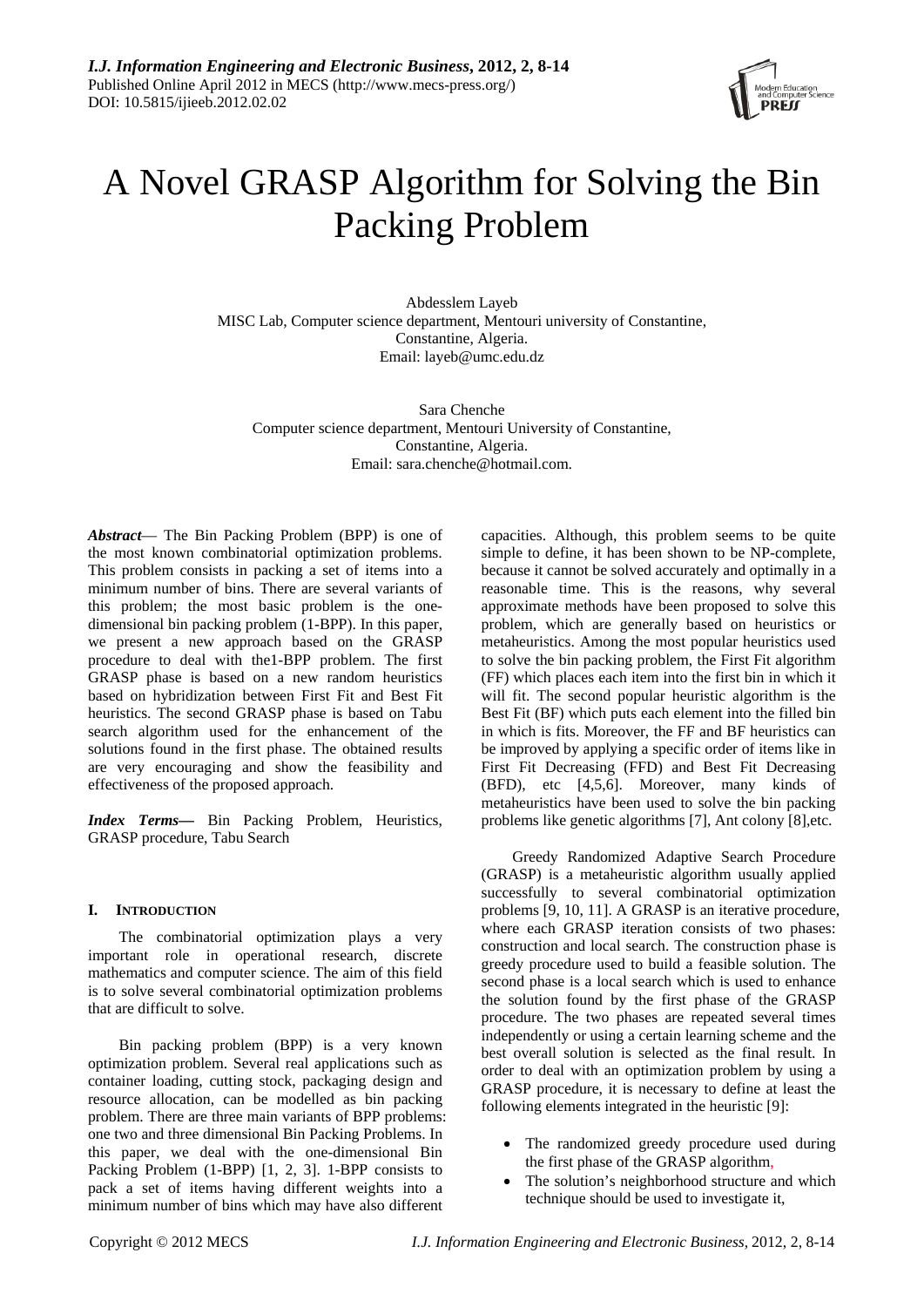# • The stopping criterion.

The stochastic local search methods were demonstrated to be useful in solving many complex problems. Tabu Search (TS) [12] is among the most popular and robust local search methods. TS is found to be practical in many hard combinatorial optimization problems. The main idea underlying is to diversify the search and avoid becoming trapped in local by forbidding or penalizing moves which take the solution, in the next iteration, to point in the solution space previously visited. For this, the algorithm creates a memory list of undesirable moves called "tabu list". However, Tabu restrictions may be overruled under certain conditions, in which, a Tabu move leads to a better solution, this principle is called aspiration criterion. The main difficult of the tabu search is the choice of the best parameter setting [12, 13].

The present study was designed to investigate the use of the GRASP algorithm to deal with the one dimensional bin packing problem. The first phase consists of the construction of good solutions by means of a new greedy algorithm. This later is based on a hybrid heuristic based on both first fit (FF) and best fit (BF) heuristics. In order to generate diverse solution, some randomness is inserted in the core of the proposed heuristic. The second phase of GRASP is based on tabu search algorithm. The idea consists in choosing randomly a filled bin, and then we empty it. Afterwards, the unpacking objects are packed in the other available bins by using the first fit strategy. The experiences carried out on the proposed approach showed the feasibility and the effectiveness of our approach.

The remainder of the paper is organized as follows. In section 2, a formulation of the tackled problem is given. In section 3, the proposed method is described. Experimental results are discussed in section 4. Finally, conclusions and future work are drawn.

## **II. PROBLEM FORMULATION**

Bin packing problem is an important task in solving many real problems such as the loading of tractor trailer trucks, cargo airplanes and ships, etc. For example, the container loading problem consists to design an affective loading plan for containers. It consists of finding the most economic storage of articles that have all the same dimensions but with different weights in containers (also called bins) of equal capacity. The constraint is that the bins do not exceed its capacity. This problem can be modeled as a one-dimensional bin packing problem. The principal objective is to minimize the number of bins used for storing the set of all items. Formally, the bin packing problem can be stated as follows:

$$
Min z(y) = \sum_{j=1}^{n} y_j
$$
 (1)

*Subject to constraints:* 

*n*

*i*

$$
\sum_{j=1}^{n} w_i x_{ij} \le c y_j \qquad \qquad j \in N^* \tag{2}
$$

$$
\sum_{i=1}^{n} x_{ij} = 1 \tag{3}
$$

$$
y_i, x_{ij} \in \{0,1\}
$$
  $i, j \in N^{*+}$  (4)

*With :* 

 $y_i = 1$  if the bin *i* is used; else 0  $x_{ii} = 1$  if the item *i* is stocked in bin *i*.

In the above model the objective function is to minimize the total number of bins used to pack all items which have the same capacity ( eq.1). The first constraint guarantees that the weights of items  $(w_i)$ , placed in bin j, do not exceed the bin capacity. The second constraint ensures that each item is placed only in one bin. It appears to be impossible to obtain exact solutions in polynomial time. The main reason is that the required computation grows exponentially with the size of the problem. Therefore, it is often desirable to find near optimal solutions to these problems. Efficient heuristic algorithms offer a good alternative to accomplish this goal. Within this perspective, we are interested in applying a GRASP algorithm.

# **III. THE PROPOSED APPROACH FOR BIN PACKING PROBLEM**

To solve the bin packing problem, we propose a new algorithm based on Greedy Randomized Adaptive Search Procedure (GRASP). GRASP is a two-phase metaheuristic technique used to solve hard combinatorial optimization problems. The first phase is a construction phase used for the construction of initial solutions, while the second phase is generally a local search method used for the improvement of the solutions found in the first phase [10]. A generic GRASP approach is described in Figure 1. In more detail, the proposed approach based GRASP for BPP problem is given by the Figure 2.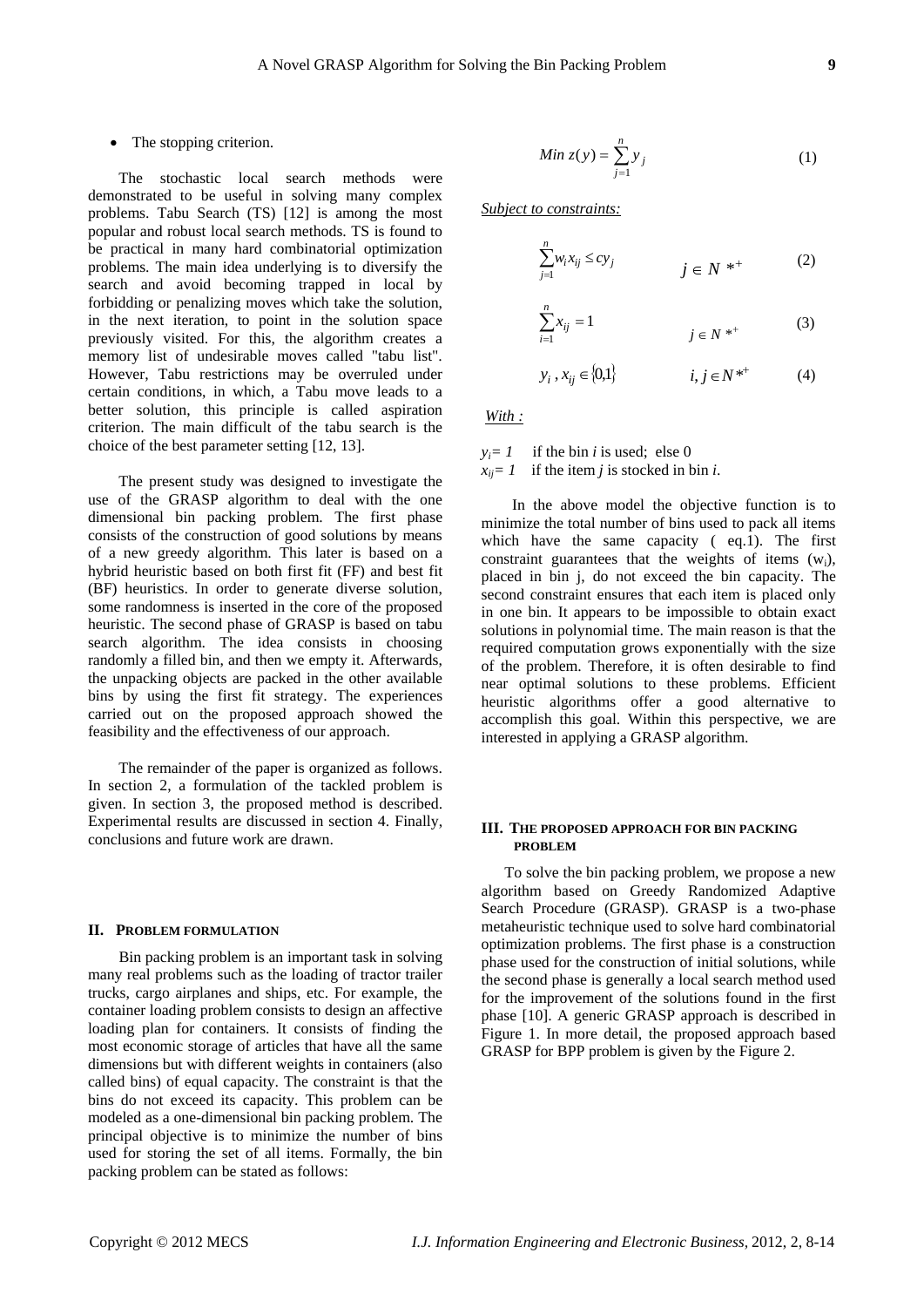```
Input: seed, Number_iteration 
Output: Best_solution 
Initialization. 
repeat 
  a. Solution=Constructive_phase(seed); 
  b. Local_Search(Solution,seed); 
  c. Best_solution= 
  Update_solution(Solution); 
until (Number_iteration) 
End
```




Figure. 2 The GRASP flowchart for Bin packing problem.

## *A. The construction phase*

The first phase of the proposed GRASP algorithm is to build gradually a feasible initial solution by using a greedy randomized procedure, whose randomness allows exploring efficiently the solution space. In this paper, we have proposed a new stochastic greedy algorithm to construct trial solutions. The new hybrid greedy algorithm is based on both First Fit (FF) and Best Fit (BF) heuristics. Consequently, the resulting heuristic takes advantages from both of FF and BF heuristics. In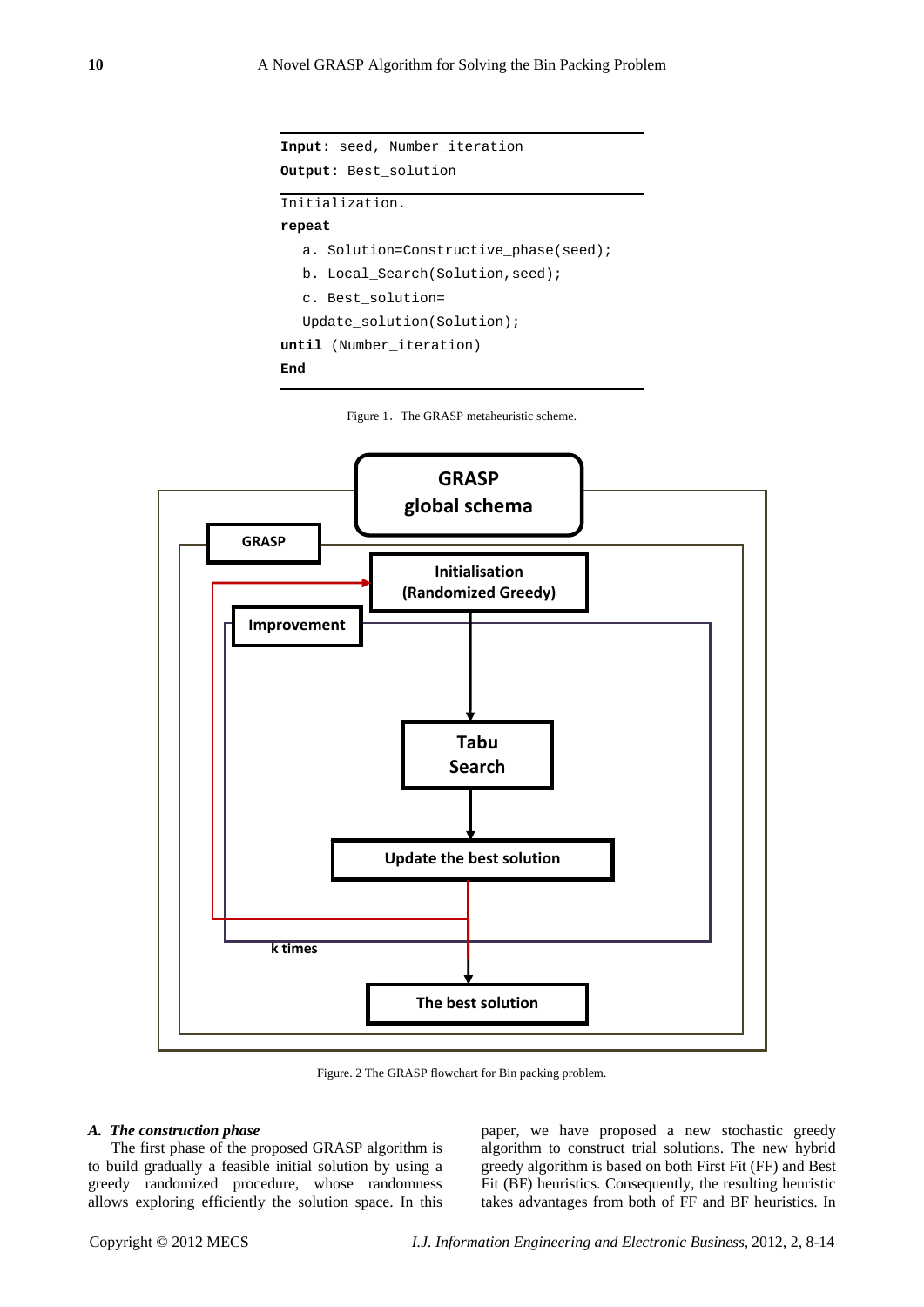order to obtain diverse solutions, we have introduced some randomness in the greedy phase. With some probability, we can select the BF algorithm instead of FF algorithm to pack items in bins. If the BF is selected, a nonempty bin is randomly selected; and the available items are packed in the bins from the selected bin until the last used bin by using the BF technic. In more detail, the proposed random hybrid heuristic is described by the following Figure.

| Input: Number of items, weights of items |
|------------------------------------------|
| <b>Ouput:</b> Bin packing solution       |
| Begin                                    |
|                                          |
| Repeat                                   |
| It= select item;                         |
| $pr = random()$                          |
|                                          |
| if (pr > 0.3)) then                      |
| apply the FF to pack it;                 |
| else                                     |
| ibin= randInt $(1, \text{nbins})$ ;      |
| //nbins: nbr of nonempty bins +1         |
|                                          |
| Apply the BF to pack it from ibin until  |
| nbins;                                   |
| end if                                   |
|                                          |

**until(**the packing of all items)

#### **End**

Figure 3. Random hybrid heuristic for bin packing problem

The following example illustrates the difference between the standard heuristics algorithm and the proposed random greedy algorithm. In this example, we have 14 items to pack. The second line contains the item weight:

If we apply only the First Fit algorithm, we get the following solution for every execution:

|  |  |  |  | $11$ $12$ |  | $\mathbf{a}$ | $\Lambda$ | $\epsilon$ . | $\overline{A}$ |  |  |  |  |
|--|--|--|--|-----------|--|--------------|-----------|--------------|----------------|--|--|--|--|
|--|--|--|--|-----------|--|--------------|-----------|--------------|----------------|--|--|--|--|

However, the following tables contain different solutions obtained by the rerun of the proposed random greedy algorithm several times. By consequent, the proposed stochastic heuristic offers a great diversity to the GRASP algorithm.



# *B. Local Search phase*

The solutions obtained in the construction phase are generally not optimal. GRASP uses an improvement phase, in order to enhance the built solutions. Generally, the second phase is a local search method however we can use other metaheuristics like genetic algorithm. In our approach, we have used the tabu search algorithm (TS), because it is a powerful local search algorithm, and it is widely used in combinatorial optimization problems. In more detail, the tabu search method is given by the following figure.

| Input: a solution for Bin packing problem        |
|--------------------------------------------------|
| <b>Ouput:</b> an improved solution               |
| begin                                            |
| $S = initial solution$ ;                         |
| Best = $S$ ;                                     |
| repeat                                           |
| $S_{best}$ = the_best_neighbourhoud( S);         |
| if (fitness( $S_{best}$ ) < fitness (Best)) then |
| Best = Sbest $\imath$                            |
| Update the tabou list                            |
| $S = S_{\text{best}}$                            |
| <b>until</b> (stopping criteria are satisfied)   |
| return Best ;                                    |
|                                                  |
|                                                  |

Figure 4. Tabu search procedure.

Obviously, the choice of an appropriate neighbourhood is the most important step to obtain a powerful local search algorithm. In our algorithm, the neighbourhood structure is chosen as follows: from the initial solution obtained in the construction phase, a bin is randomly selected. Then, all the items of the selected bin are packed in the other bins by using the First Fit strategy. This is process is repeated until the satisfaction of the termination criterion.

## **IV. EXPERIMENTAL RESULTS**

We have implemented our approach in Matlab 7.7 and tested on home PC with core duo processor and 2.2 GB of memory. In order to evaluate the proposed approach, we have used a set of benchmark data sets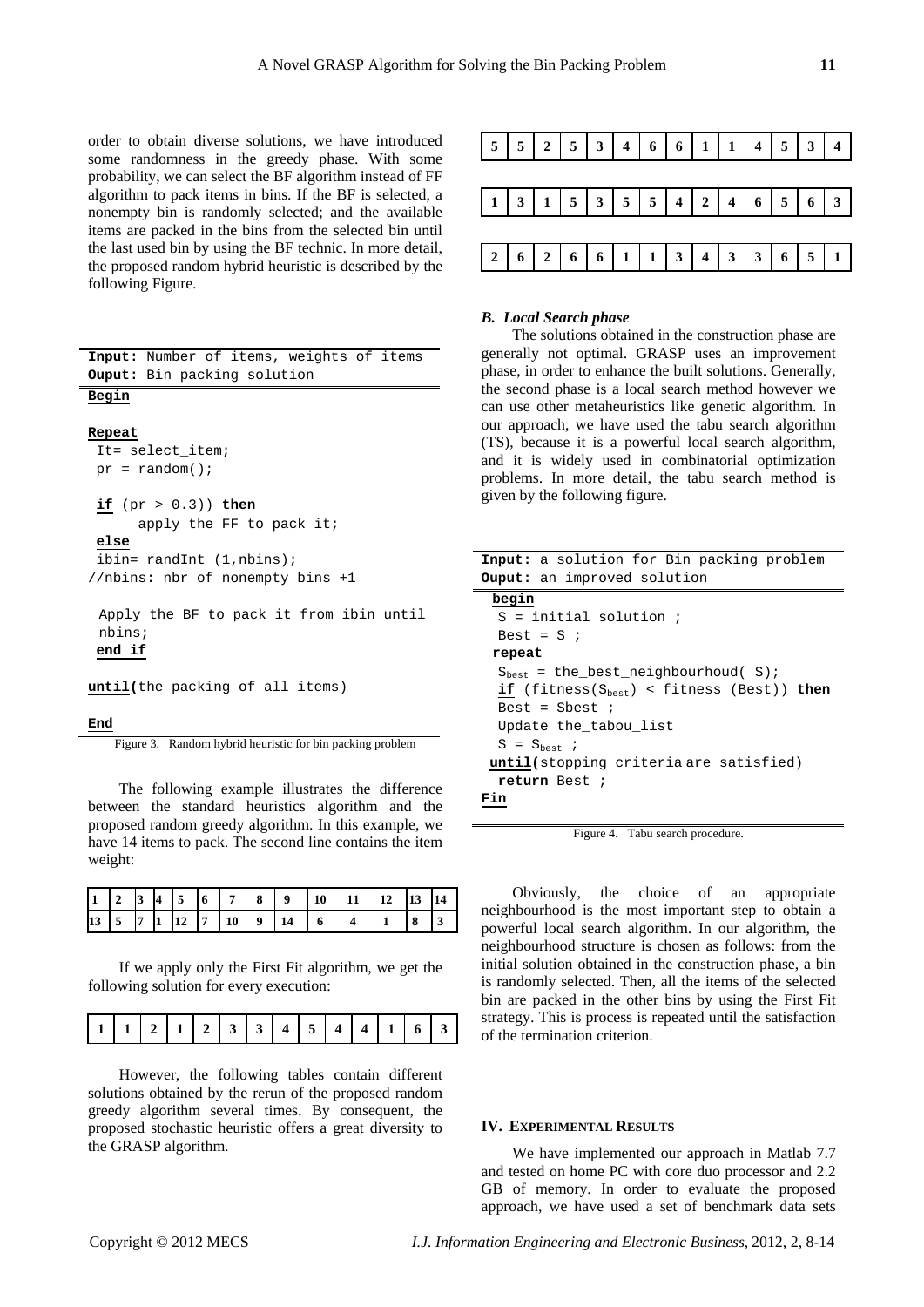taken from the site http://www.wiwi.unijena.de/Entscheidung/binpp/. The benchmark data sets are divided into three classes: easy, medium and hard class instances. A description of the used instances is summarized in Table 1. We have used 400 iterations for GRASP algorithm and 1600 iterations for tabu search.

Table 1 contains the experimental results, the first column is the name of the instance, the second column contains the number of variables, the third contains the bin capacity, the fourth column contains the results of the greedy approach, the fifth column contains the results of the GRASP approach, and the last column contains the best know results. Moreover, we have used the Friedman tests for comparing statistically the found solutions.

In term of rapidity, the proposed GRASP-based approach is slower than the greedy algorithm. However, in terms of solutions quality, the GRASP algorithm is largely better than the greedy algorithm in the three classes of tests as it's showed by the Freidman tests (Figures 5, 6, and 7). On the other hand, the obtained results of our approach are very close to the optimal solution. We can note that the differences between the solutions found by our approach and the best know ones are between 0 and 3. Figure 5 shows that for the first series of easy-type instances, the obtained results of our algorithm are completely identical to the best known solutions, while those of greedy algorithm are very distant from the best known solutions. In The second series of medium instances, the greedy algorithm is not successful in this experiment; it's very far from the best known solutions. However, there is no great difference between the results of our approach and the best know solutions (Figure 5). Finally, Figure 7 shows that for the third series of hard instances, our algorithm ranks second in the Friedman test after the best known solutions. However, the greedy approach is also not successful in this test.

The effectiveness of our approach is explained by the good combination between the diversification of the random greedy phase and the intensification of the tabu search which leads the algorithm to explore effectively the search space and locate a good solution.

TABLE I. THE BIN PACKING RESULTS, N: NUMBER OF ITEMS, C: BIN CAPACITY.

| <b>Instance</b>             | N   | $\mathbf C$ | <b>Greedy</b> | <b>GRASP</b> | <b>Best</b><br>known |  |
|-----------------------------|-----|-------------|---------------|--------------|----------------------|--|
| <b>N1C2W4 C</b><br>(easy)   | 50  | 120         | 30            | 30           | 30                   |  |
| <b>N2C3W4 T</b><br>(easy)   | 100 | 150         | 47            | 46           | 46                   |  |
| N2C3W4 L<br>(easy)          | 100 | 150         | 46            | 45           | 45                   |  |
| <b>N3C1W1_A</b><br>(easy)   | 200 | 100         | 106           | 105          | 105                  |  |
| <b>N4C1W1_M</b><br>(easy)   | 500 | 100         | 246           | 246          | 246                  |  |
| <b>N1W1B1R0</b><br>(medium) | 50  | 1000        | 20            | 18           | 18                   |  |
| <b>N1W1B1R1</b><br>(medium) | 50  | 1000        | 20            | 19           | 18                   |  |
| <b>N1W1B1R2</b><br>(medium) | 50  | 1000        | 20            | 19           | 19                   |  |
| <b>N1W1B1R3</b><br>(medium) | 50  | 1000        | 20            | 18           | 18                   |  |
| <b>N1W1B1R7</b><br>(medium) | 50  | 1000        | 19            | 18           | 18                   |  |
| <b>N2W1B1R0</b><br>(medium) | 100 | 1000        | 37            | 35           | 34                   |  |
| <b>N2W2B1R4</b><br>(medium) | 100 | 1000        | 22            | 21           | 21                   |  |
| <b>N2W4B2R2</b><br>(medium) | 100 | 1000        | 12            | 11           | 11                   |  |
| <b>N3W2B1R6</b><br>(medium) | 200 | 1000        | 44            | 42           | 41                   |  |
| <b>N3W3B1R1</b><br>(medium) | 200 | 1000        | 30            | 29           | 28                   |  |
| <b>N3W4B2R1</b><br>(medium) | 200 | 1000        | 23            | 22           | 22                   |  |
| <b>N4W3B2R5</b><br>(medium) | 500 | 1000        | 73            | 72           | 72                   |  |
| <b>N4W3B2R7</b><br>(medium) | 500 | 1000        | 72            | 71           | 70                   |  |
| <b>N4W4B1R5</b><br>(medium) | 500 | 1000        | 58            | 57           | 56                   |  |
| <b>N3W1B1R7</b><br>(medium) | 200 | 1000        | 73            | 68           | 67                   |  |
| HARD2                       | 200 | 100000      | 60            | 59           | 56                   |  |
| <b>HARD6</b>                | 200 | 100000      | 60            | 59           | 57                   |  |
| <b>HARD7</b>                | 200 | 100000      | 59            | 58           | 55                   |  |
| <b>HARD8</b>                | 200 | 100000      | 60            | 59           | 57                   |  |
| <b>HARD9</b>                | 200 | 100000      | 60            | 58           | 56                   |  |



Figure 5. Friedman test for easy-type instances.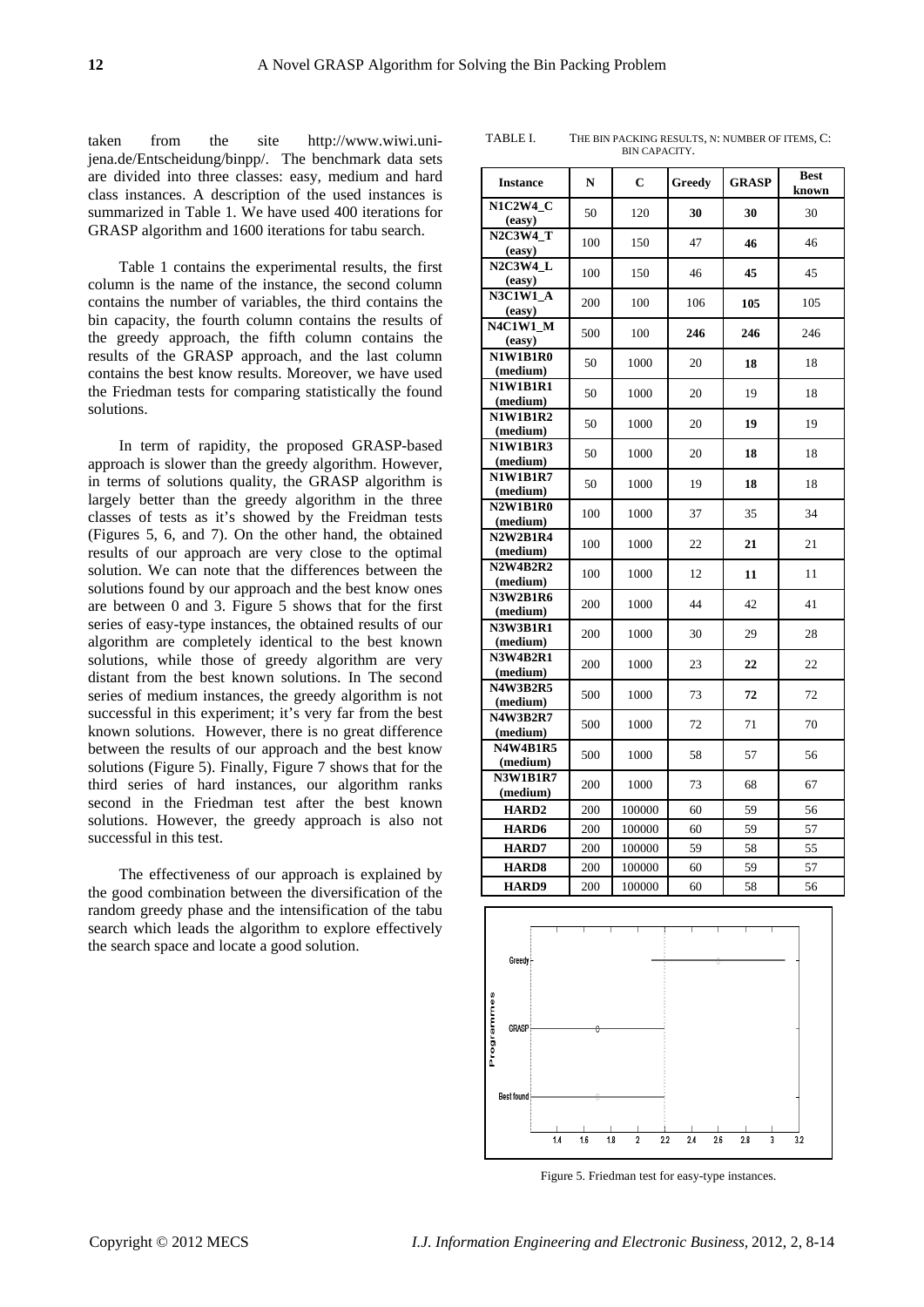

Figure 6. Friedman test for medium-type instances.



Figure 7. Friedman test for HARD-type instances.

## **V. CONCLUSION**

We have tackled in this paper the one-dimensional bin packing problem. The importance of this problem lies in its widespread applications in transport, loading and industry. Unfortunately, this problem belongs to the class of NP-hard problems. To solve this problem, we have proposed in this paper, a new hybrid method based on the GRASP metaheuristic. The first phase of our algorithm is based on a new hybrid greedy algorithm, which uses both FF and BF heuristics to build diverse initial greedy solutions. The great feature of this stochastic heuristic is its great ability to build rapidly good random solutions. In the second phase of our algorithm, the tabu search procedure is used in order to improve the solutions built in the first phase. To assess the performance of the proposed approach, several experiments have been done. The results are very encouraging and clearly show the effectiveness of our approach. As perspective, we want to test the effectiveness of other local search methods such as simulated annealing, variable neighbourhood search, etc. we can also use other heuristics to build the initial solution like FFD or BFD.

## **REFERENCES**

- [1] Martello, S., and Toth, P. Bin-packing problem. In Knapsack Problems: Algorithms and Computer Implementations.Wiley, 1990, (8): 221–245.
- [2] Coffman, E. G., Jr., Garey, M. R., and Johnson, D. S. Approximation algorithms for bin packing: A survery. In D. Hochbaum, editor, Appoximation algorithms for NP-Hard Problems, 1996, 46–93. PWS Publishing, Boston.
- [3] Fleszar, K., Hindi, K. S., 2002. New heuristics for one-dimensional bin-packing. Computers and Operations Research, 29 (7): 821-839.
- [4] lvim, A.C.F., Ribeiro, C.C., Glover, F., Aloise, D.J. A Hybrid Improvement Heuristic for the One-Dimensional Bin Packing Problem. Journal of Heuristics, 2004, (10):205–229.
- [5] Kao, C.-Y. and F.-T. Lin. A stochastic approach for the one-dimensional bin-packing problems. In Systems, Man and Cybernetics, 1992, (2): 1545– 1551.
- [6] Scholl, A., R. Klein, and C. Juergens (1997). Bison: A fast hybrid procedure for exactly solving the onedimensional bin packing problem. Computers & Operations Research,1997, 24(7): 627–645.
- [7] Falkenauer, E. A hybrid grouping genetic algorithm for bin packing. Journal of Heuristics,1996, (2):5– 30.
- [8] Wang, S., Shi, R., Wang, L. and Ge, M. Study on improved ant colony optimization for bin-packing problem, International Conference on Computer Desingn and Application, 2010,(4):489–491 .
- [9] Luis, M., Salhi, S. and Nagy, G. A guided reactive GRASP for the capacitated multi-source Weber problem, Computers & Operations Research, 2011, 38( 7): pp. 1014-1024.
- [10] Montoya-Torres, J.R., Aponte, A., Rosas, P., Caballero-Villalobos, J.P. Applying GRASP metaheuristic to solve the single-item two-echelon uncapacitated facility location problem. Int. J. of Applied Decision Sciences, 2010, 3(4): 297 – 310.
- [11] Moura, A.V. and Scaraficci, R.A. A GRASP strategy for a more constrained School Timetabling Problem. International Journal of Operational Research, 2010, 7(2): 152 – 170.
- [12] Glover, F. and M. Laguna. Tabu Search. Kluwer, Norwell, MA, 1997.
- [13] Jiamin Liu, Yong Yue, Zongran Dong, Carsten Maple, and Malcolm Keech. A novel hybrid tabu search approach to container loading. Computers & Operations Research, 2011, 38(4):797–807.